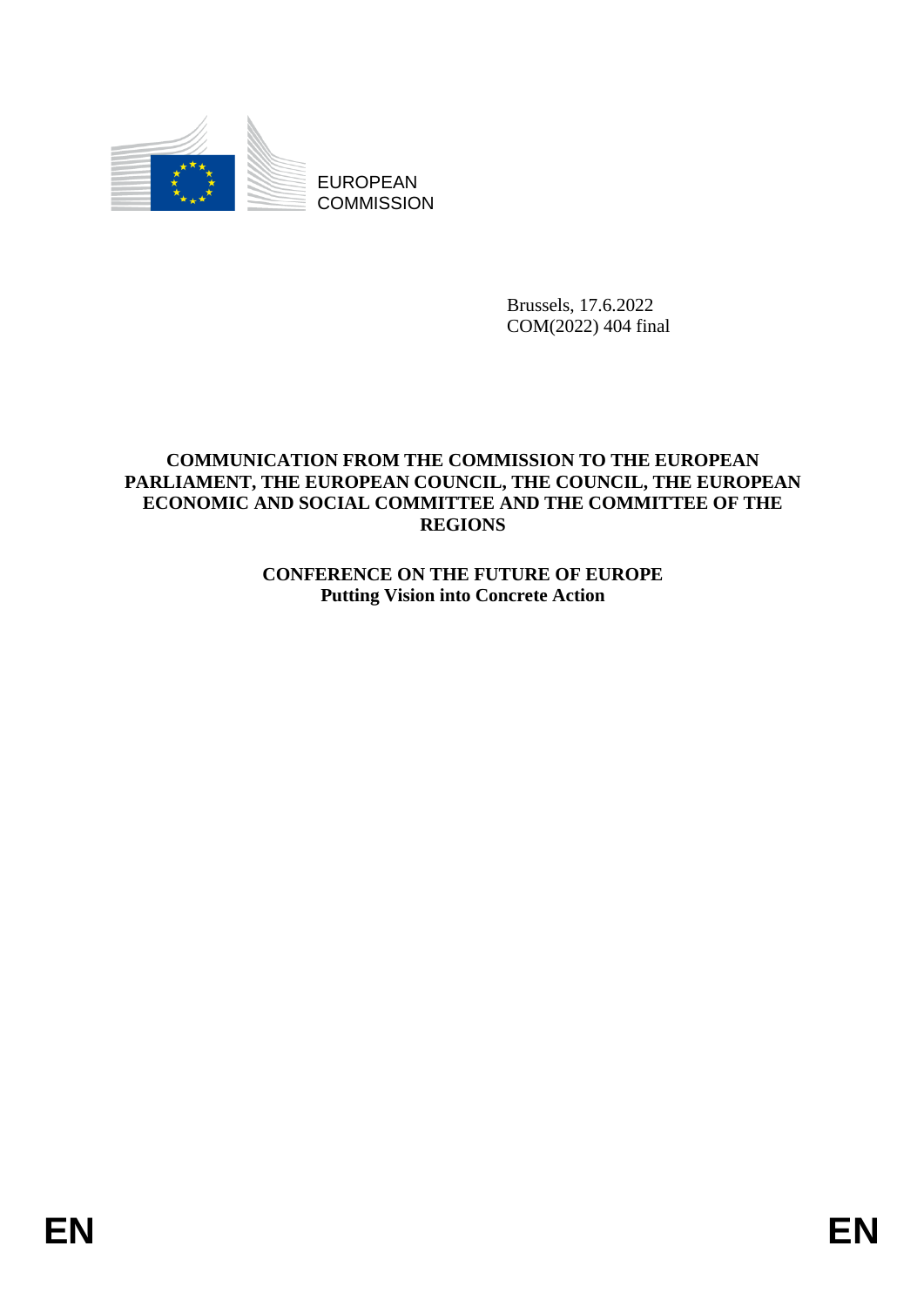*"For Europe, the memory of our past has always framed our future. And that is all the more important at a time when the unthinkable has returned to our continent. Russia's flagrant attempts to redraw maps and rewrite even the most tragic parts of our history have reminded us of the dangers of losing our grip on both our past and our future. Of living in a perpetual present and thinking that things can never be different. That there cannot be better ways of doing things. And even worse: That things will always stay the same if only we do not change. That is so wrong! Standing still is falling back."*

> *President von der Leyen, 9 May 2022, Conference on the Future of Europe closing ceremony*

## 1. INTRODUCTION

It has long been said that the European Union moves faster and further when it has to. The oftquoted line of Jean Monnet that the Union will be "forged in crises and will be the sum of the solutions adopted for those crises" has rung true for much of the EU's history – not least in the last two years as we have collectively faced up to a global pandemic and a brutal war of aggression on our doorstep. At the same time, there have been growing calls by European citizens for change and reform, and to work on improving Europe on their own terms. This is why President von der Leyen called for a Conference on the Future of Europe in her Political Guidelines of July 2019, as part of a vision for a new push for European democracy – and committed to following up on its results.

The Conference on the Future of Europe, which kicked off on Europe Day 2021 and ran for one year, was an unprecedented pan-European exercise in deliberative democracy - the largest and broadest of its kind ever seen. It connected people of all ages, countries and backgrounds, many of whom had never engaged with Europe or had not been familiar with the European Union's institutional make-up. They all brought their different stories and perspectives, their different languages and identities to set out their expectations of Europe and to weave together a vision of its future.

In doing so, the Conference and its participants reflected both the value and the need to better involve citizens in shaping the policies that affect their lives. It breathed new life into the way Europe's layered democracy works and showed the potential of a real European public space for people across the Union to engage on what matters most to them.

This was exemplified by the way citizens and institutions, lawmakers and laypersons debated the fundamental issues of our time and proposed a number of solutions in areas that will define the future of Europe: from climate change and the environment, to digitalisation and democracy, health and social justice and equality, economy and security, values and culture – and much more besides. Inevitably, the outcome was also shaped by today's context and in particular the collision of crises which Europe has had to face in the last two years. The impact of the COVID-19 pandemic on our health and economies was reflected in all topics, while Russia's unprovoked and unjustified war on Ukraine gave poignant emphasis to the need for a stronger Europe in the world, ready to uphold peace and values as it has for more than 70 years.

While the Conference has delivered in both quantity and quality of proposals, its success will ultimately hinge on the change that it can deliver. In this spirit, the European Commission, along with both the European Parliament and Council, all committed in the Joint Declaration of March 2021 to following up on what was proposed - each within the framework of their competences and in accordance with the Treaties. President von der Leyen repeated this commitment at the Conference closing ceremony on 9 May 2022.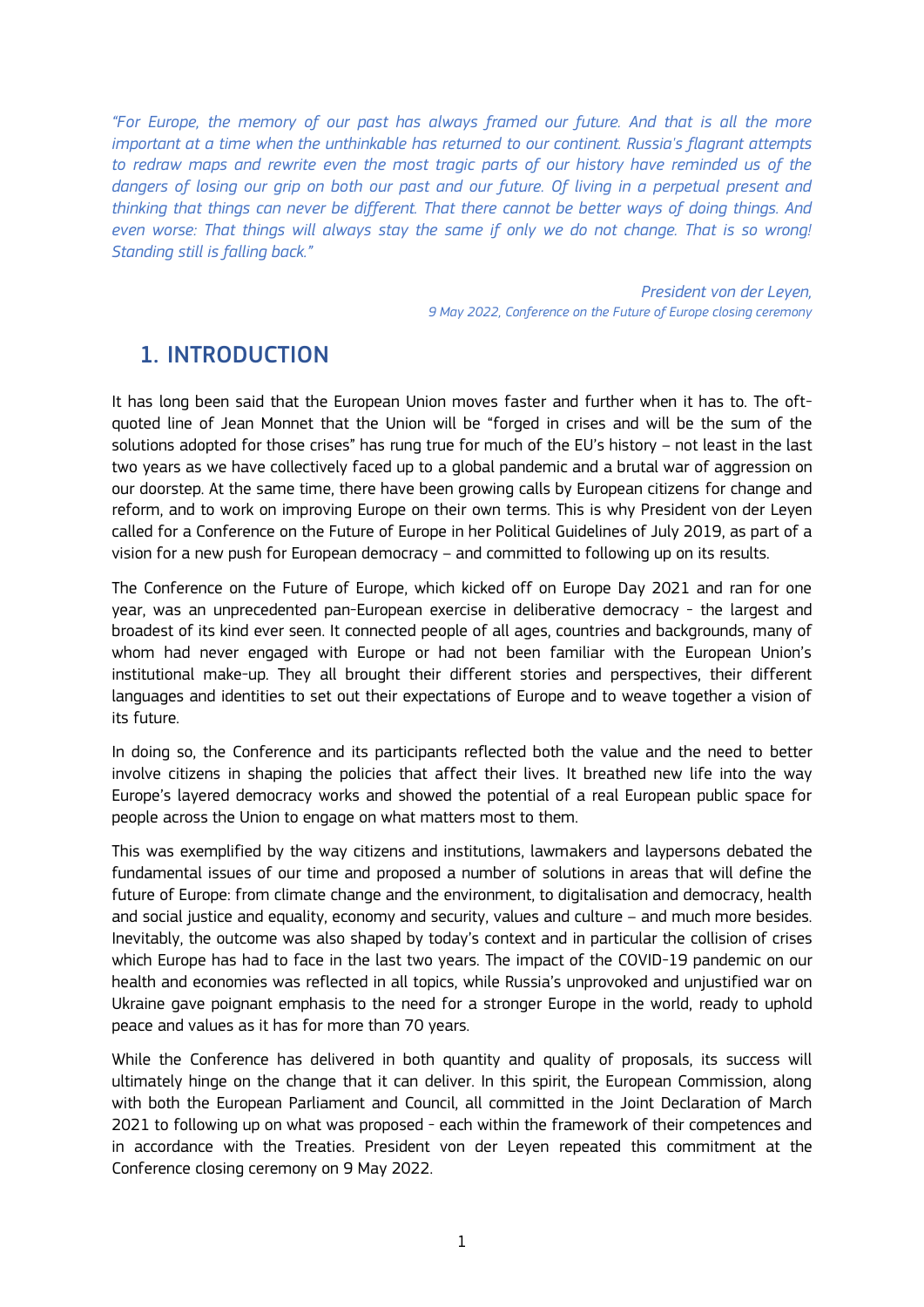This Communication is the first step in doing so. It offers an assessment of what is needed to follow up to the Conference's proposals, gives an overview of the next steps and sets out how best to learn the lessons for the Conference and embed participative democracy into the EU's policy and law making.

## 2. THE FOLLOW UP: FROM PROPOSALS TO ACTION

The Conference proposals, set out in the final report handed over to the Presidents of the European Parliament, Council and European Commission are wide-ranging, ambitious and forward-looking. They are structured around nine broad themes, with natural overlaps between some of the measures proposed.

#### The Conference: many proposals, one vision

Throughout a year of events, citizens' panel discussions and ideas collected online crystallised into 49 proposals and 326 specific measures $^{\rm l}$ , structured around nine themes:

- ‣ Climate change and the environment;
- $\blacktriangleright$  Health:
- $\blacktriangleright$  A stronger economy, social justice and jobs;
- EU in the world;
- $\blacktriangleright$  Values and rights, rule of law, security;
- ‣ Digital transformation;
- European democracy;
- Migration:
- ► Education, culture, youth and sport.

Behind the numbers and between the lines of these concrete suggestions is a vision of a Europe that makes people's everyday lives easier - in rural or urban areas - that tackles our generational challenges head on and that ultimately delivers on what matters the most to people. From the food they eat, to the air they breathe and the nature that they enjoy. From having access to affordable healthcare, education and housing to feeling safe and secure within those schools and homes.

Across the board, the proposals call for Europe to focus on delivering social protections and fairness, while upholding its values and the rule of law. They highlight the need for Europe to pool its strength and diversity to tackle the biggest issues of our generation – from pandemics and war to twin green and digital transitions or demographic change. Finally, a strong recurring theme across the different areas is the need for Europe to be more independent and better able to provide for itself in vital areas from energy and sustainable food, materials and medicines, to digital chips and green technologies, cybersecurity, security and defence. Taken together, the measures proposed by the Conference call for Europe to be more active in areas that matter collectively or individually to people.

-

<sup>&</sup>lt;sup>1</sup> Read the [final report](https://futureu.europa.eu/rails/active_storage/blobs/redirect/eyJfcmFpbHMiOnsibWVzc2FnZSI6IkJBaHBBeUl0QVE9PSIsImV4cCI6bnVsbCwicHVyIjoiYmxvYl9pZCJ9fQ==--899f1bfedf2d3fc6c36d4a9bc0dd42f54046562e/CoFE_Report_with_annexes_EN.pdf) on the Conference platform.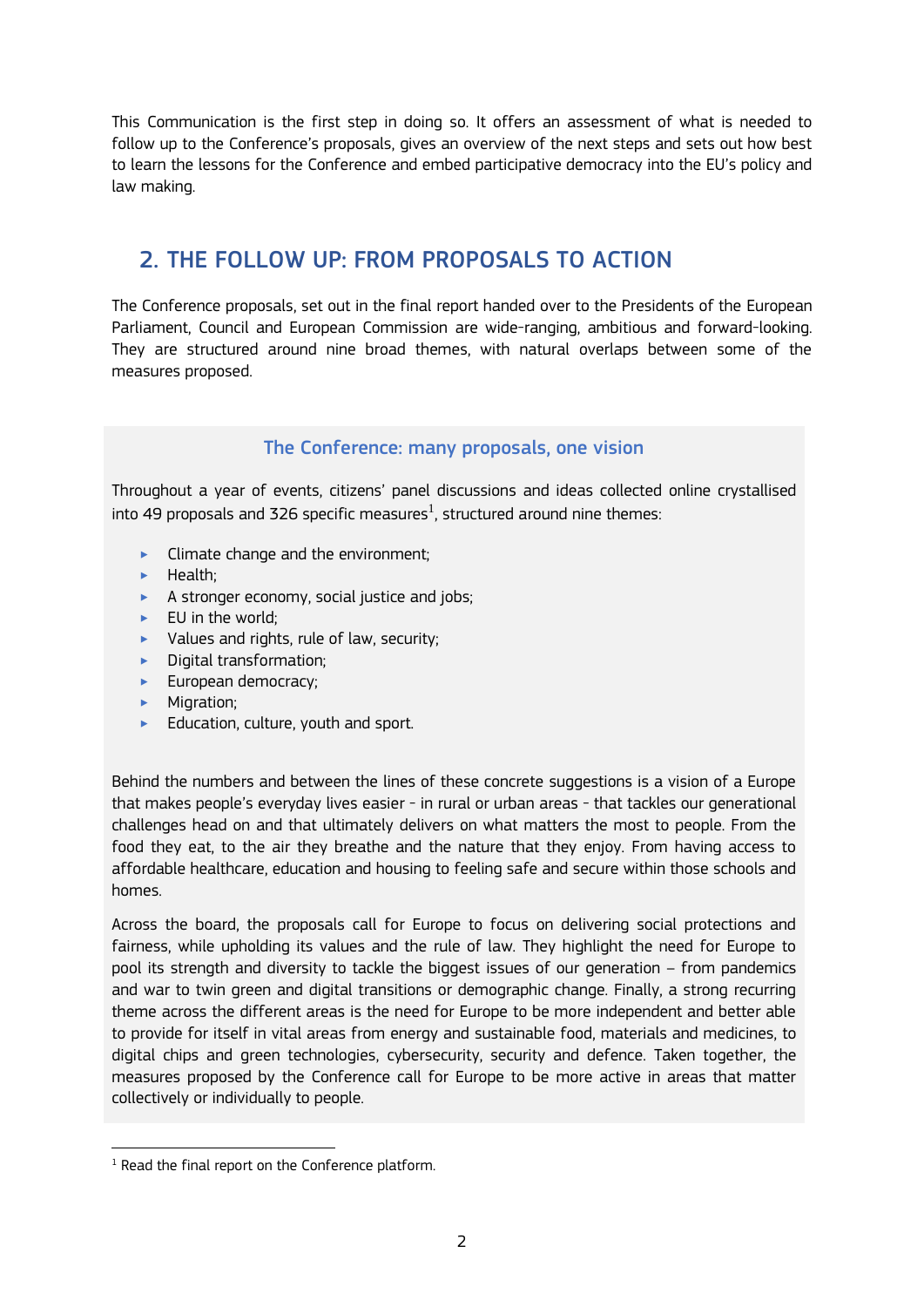#### Assessing the proposals

In order to follow up in the most transparent and direct way on the Conference proposals, a first analysis is needed to see what is necessary to implement them. **For this assessment to be credible, it is essential to stick to the spirit and the letter of what is proposed – without any re-interpretation or selection**. This is what is set out in the Annex to this Communication. The 49 proposals are divided up into the same thematic areas chosen by the Conference, with the Commission's assessment set out under each area.

The annex sets out four categories of responses: existing initiatives that address the proposals; those where the European Parliament and the Council are called upon to adopt; planned actions which will deliver on the ideas, building in new reflections from the Conference; and new initiatives or areas of work inspired by the proposals, falling within the remit of the Commission.

**The first category is where the Commission is already implementing initiatives which directly responds to the proposals**. This could include, for example, the European Climate Law, where legislation to enshrine EU climate targets into law has already come into force. Or the Digital Services Act which will ensure that the online environment remains a safe space, safeguarding freedom of expression and opportunities for digital businesses. It also includes the establishment of HERA, the Health Emergency Preparedness and Response Authority, to help Europe better prepare and react to cross-border health threats. Or the historic agreements that have been reached on minimum wages and women on boards. It also includes concrete initiatives to strengthen Europe's international partnerships and global role, for instance through the Global Gateway strategy to invest in smart, clean and secure infrastructure around the world, in line with EU values.

**The second category is where proposals have been made by the Commission and the colegislators are currently working**. In some cases, this provides added impetus to speed up the legislative work, for example on the New Pact on Migration and Asylum, the Artificial Intelligence Act, or initiatives to strengthen the circular economy in areas such as batteries, or sustainable products. It also includes the proposals made under the Fit for 55 package, which are essential to meet Europe's climate targets and also reduce its energy dependence. Or our initiative to boost the EU's resilience and tech sovereignty through measures such as the Chips Act.

**The third category includes those areas where the Commission is already planning to make proposals** and will take into account the suggestions made by the Conference. This includes, the Media Freedom Act which will aim to safeguard the pluralism and independence of the media in the EU internal market, and a legislative proposal to strengthen our supply of raw materials critical to the twin transitions or the new European Innovation Agenda. Or the legislative framework which will aim to accelerate and make the transition to sustainable food systems easier. In the coming weeks and months, the Commission will also make proposals that respond directly to some of the proposals, whether on restoring our nature or banning products made by forced labour from entering the EU market.

Finally, **the fourth area is where proposals made by the Conference are partly or wholly new** and require new initiatives or proposals to be made by the Commission. The areas in which the Conference has proposed new work include a greater focus on improving understanding of mental health issues and proposals to better address them across Europe. Other recommendations focus on nutrition and food security, as well as improving information on the eco-footprint and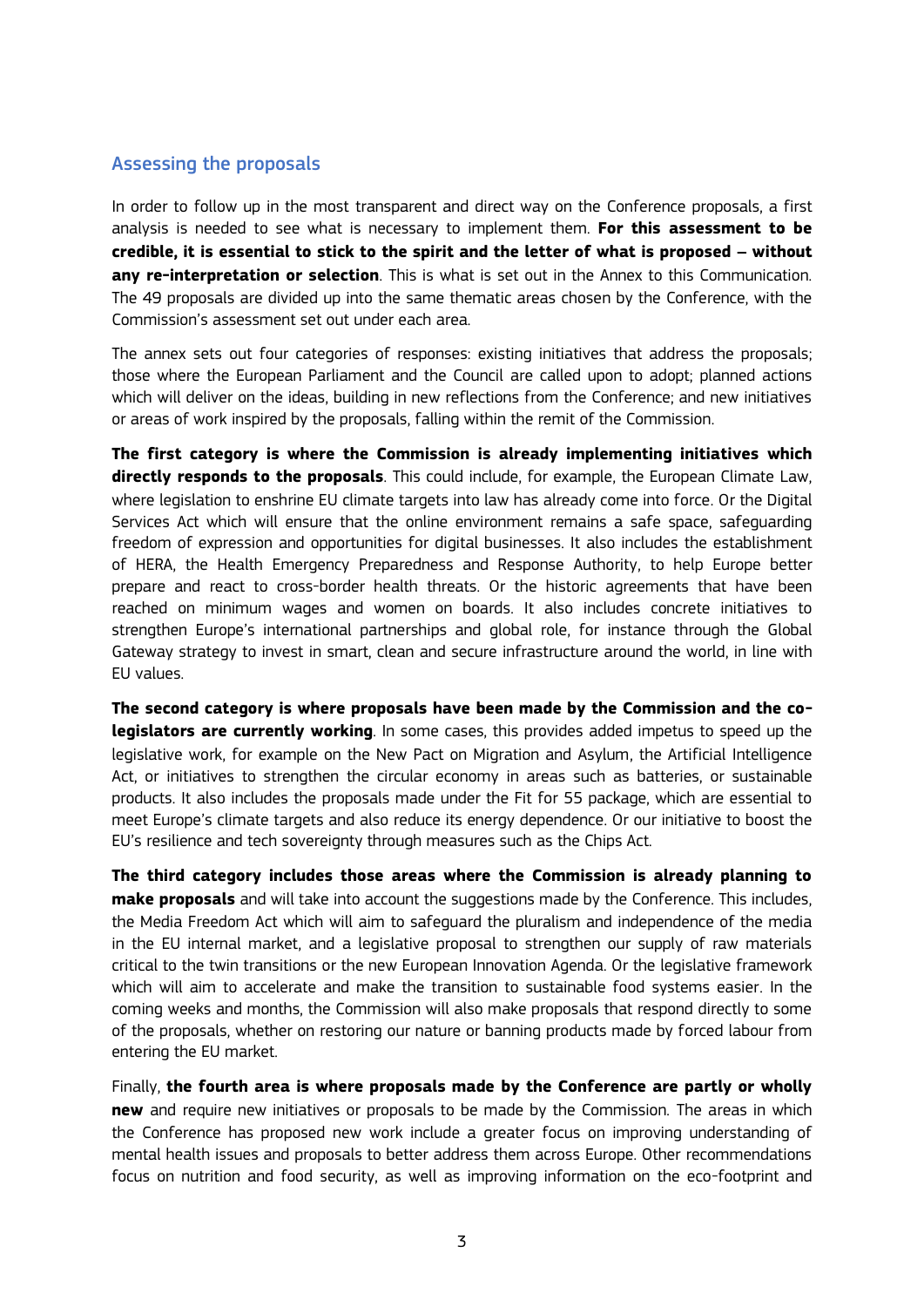animal welfare track-record of products. A coordinated European approach to the monitoring of the darknet, as well as a stronger focus on cryptocurrency mining, are also put forward.

#### The follow-up principles

The assessment shows a clear direction and identifies areas where the Commission will need to make proposals. The Commission will do so in the **most pragmatic way possible**, whether through legislation or otherwise. It will make full use of its right of initiative under the Treaties, with due regard for the subsidiarity and proportionality principles and better law-making rules. This includes evaluating the probable impact of the policy options at hand, ensuring that no negative consequences might arise and examining at which level decision-making is the most effective.

It should also be noted that there are also many areas which require the Commission to take **nonlegislative action**, either because of limited legislative competence or because it is the best way to reach the desired outcome. Equally, not all the proposals are within the Commission's competence to take forward, and some may be best initiated by the other EU institutions, by Member States or by local and regional authorities.

The first set of new proposals will be announced in President von der Leyen's **State of the Union address** in September 2022, as well as in the accompanying Letter of Intent. These proposals will be amongst those to be included in the 2023 Commission Work Programme. Some should also feature in the joint legislative priorities agreed between the EU institutions and future Commission Work Programmes.

#### Treaties: Making the most of what we have, changing if we need

In following up to these proposals, **new reforms and policies should not be mutually exclusive to discussions on Treaty change**. Treaty change should not be an end in itself and for the vast majority of measures, there is much that can and will need to be done under the existing treaties. Just like constitutional texts of the Member States, the EU treaties are living instruments. The EU institutions and the Member States have agreed throughout this Commission's mandate to use the full potential of the EU treaties, when procuring billions of vaccines for citizens across Europe, or kickstarting the economy of the future through NextGenerationEU. In that time, the EU has also set an ambitious and legally binding path to climate neutrality, redesigned the rules of the game in the digital world and supported small businesses in retaining their staff during the pandemic through the SURE programme. All of this work was made possible due to political will shown by the institutions working in sync, in order to respond to the urgent nature of the challenges.

There is also untapped potential within the existing Treaties which could help respond to the Conference's proposals, notably by using the '**passerelle clauses**' **to move to qualified majority voting in certain policy fields**. This was explicitly called for by President von der Leyen in her Political Guidelines and State of the Union address, in areas such as energy, taxation, and for important aspects of the Common Foreign and Security Policy such as sanctions and human rights.

However, some of the ideas set out by the Conference are truly innovative, calling on the EU to take new, as yet unexplored, avenues. Within these, some proposals explicitly call for treaty change. This includes areas such as health or defence.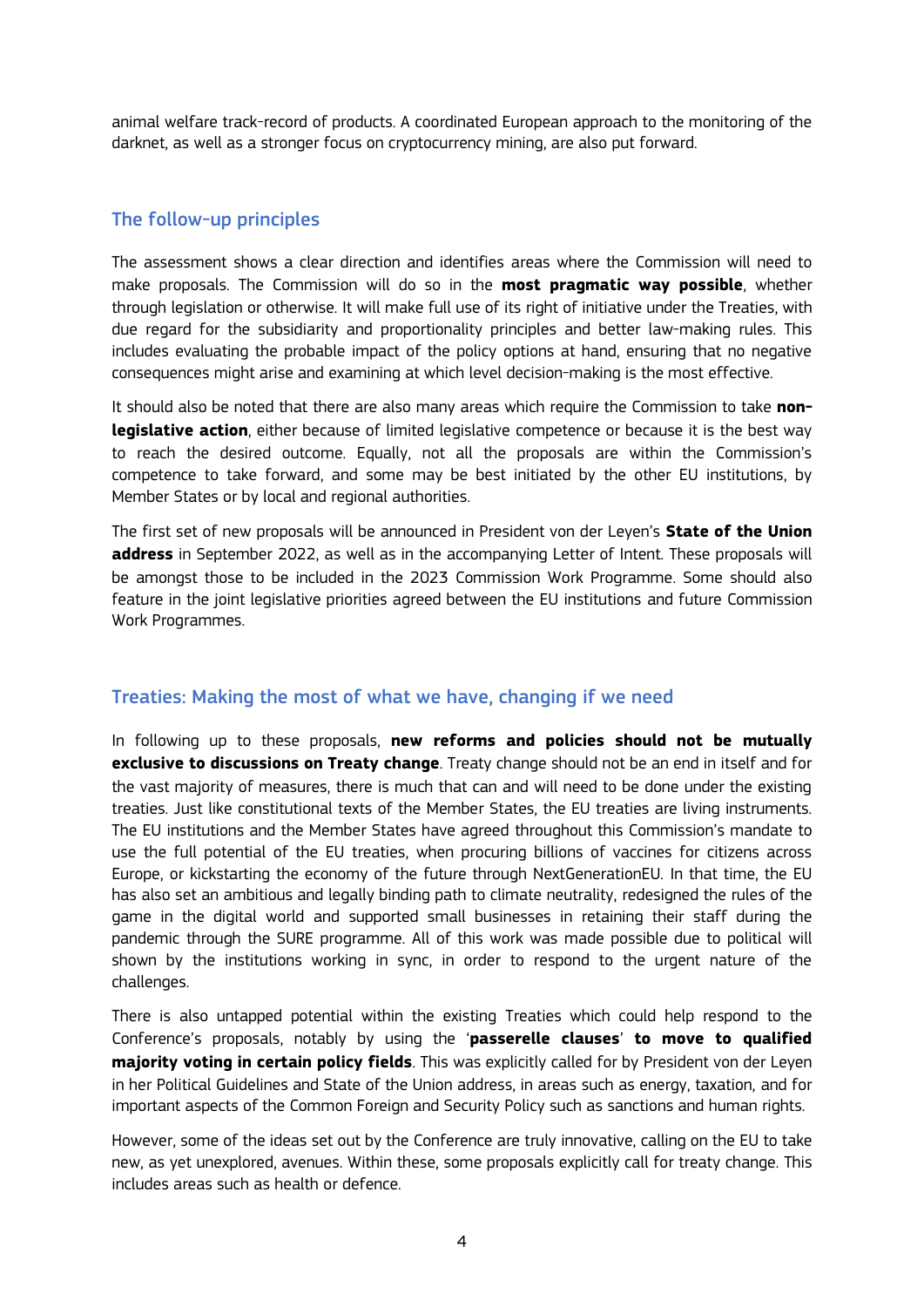The Conference has created a new momentum to focus on renewing and improving the European project, building on its foundations and updating them where necessary. As outlined by President von der Leyen in her speech to the Conference, **the Commission will always be on the side of those who want to reform the European Union to make it work better, including through Treaty change where that may be necessary**.

In this spirit, the Commission welcomes the European Parliament's willingness to use, for the first time, its powers acquired under the Lisbon Treaty to propose amendments to the Treaties. The Parliament has set out a number of areas where in its view changes to the Treaties should be discussed within a **Convention**. The Commission stands ready to fully play its institutional role in the procedure set out in Article 48 of the Treaty on European Union, and in particular to give its opinion in response to a consultation by the European Council.

# 3. THE FUTURE: PUTTING CITIZENS AT THE HEART OF EUROPEAN DEMOCRACY

Beyond the quality and quantity of policy proposals and its impetus for reform, the Conference also gave a snapshot of **how a European public space can flourish and how our democracy can be enriched, at European, national, regional and local level,** by involving citizens. It brought about hundreds of "town hall" or "coffee shop" style deliberations and discussions in every corner of Europe. New deliberative formats – such as the multilingual digital platform, the European Citizens' Panels – enabled Europeans to share their ideas on the issues they considered important to build the future of our Union. And it sought the views of the hardest to reach, those who rarely engage with politics or perhaps have not voted in previous European elections.

A number of the Conference's innovations provide a guide as to how better include citizens in priority and ambition setting, as well as in designing and making policies at the European level. Building on the Conference, and on its own existing tools, **the Commission will propose ways to ensure citizens are given this closer role in EU policymaking**.

A central and particularly innovative feature of the Conference was the **European Citizens' Panels**. A total of some 800 randomly selected citizens, a third of which were young people, met for three deliberative sessions each and made recommendations. A number of Member States organised National Citizens' Panels based on the same principles.

Building on this success, **the Commission will enable Citizens Panels to deliberate and make recommendations ahead of certain key proposals**, as part of its wider policy making and in line with Better Regulation principles. Depending on the issue, these can either be pan-European or smaller targeted panels to address specific policy issues. As was the case in the Conference, participants should be randomly selected. But they should also reflect Europe's diversity and demography. Young people should form a third of the participants. Where appropriate, a 'citizen report' will be integrated in the impact assessment, summarising the outcomes of these participatory and deliberative processes. When all participants are young people, this would be dubbed a 'youth test'. **The first of this new generation of Citizens Panels will be launched in the context of the 2022 State of the Union address.** 

The **Multilingual Digital Platform** enabled participants to share and deliberate on their ideas with just a few clicks, as well as provide a home for the many events taking place across Europe under the umbrella of the Conference. By May 2022, close to 5 million individual visitors had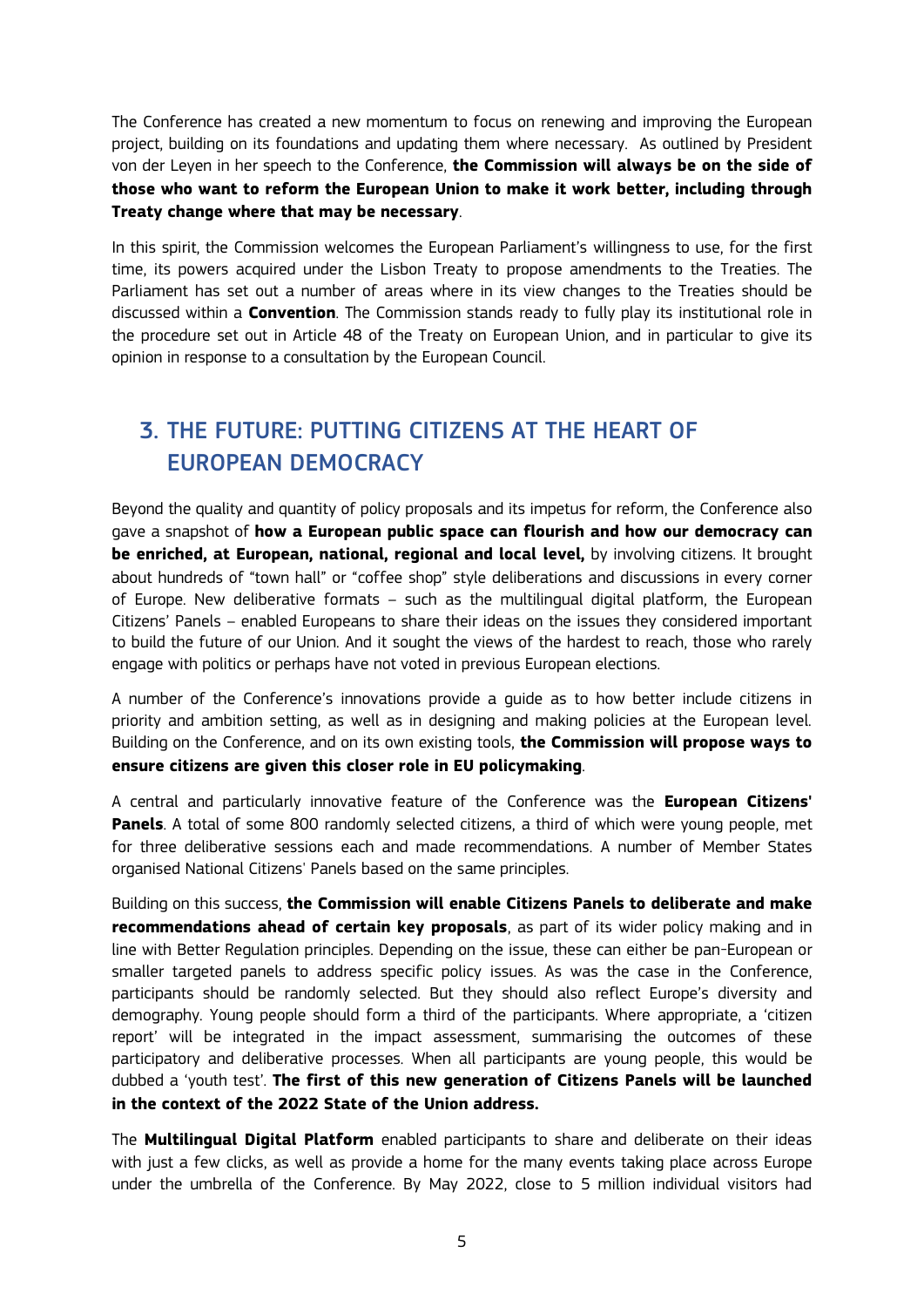visited the Multilingual Digital Platform and there were over 750,000 participants, 18,000 ideas debated, and over 6,500 events.

Responding to the calls from the Conference participants for the setting up of online consultation platforms, the Commission's **Have Your Say portal** will become a one-stop-shop for online citizen engagement, bringing together all information on citizens' engagement mechanisms running in the Commission. This new online hub will integrate key features of the Conference's multilingual digital platform: direct exchanges between citizens, commenting – in all EU official languages thanks to eTranslation – but also online polls and hosting online participatory events. It will form the basis for a new ecosystem of democratic engagement and innovation.

These are part of the Commission's wider efforts to strengthen Europe's democracy and public space. At a time of rising conflict and authoritarianism around the world, **democracies and democratic resilience require attention and nurturing more than ever**. Under the European Democracy Action Plan, the Commission has recently proposed measures to strengthen European political parties and enable them to campaign across border, as part of measures aimed at protecting election integrity and open democratic debate. It also made proposals to uphold and strengthen the rights of EU mobile citizens, in particular for European elections. In a similar vein, the European Parliament has recently proposed to reform the **EU electoral law** and made proposals to include transnational lists in the next European elections. The Commission will support the European Parliament in securing an agreement on the electoral law in the Council.

This is also an opportunity to start a reflection on how the experience gained in the Conference can be translated into the fostering of a European civic identity. This would involve, notably, assessing how education and communication can provide space for the development of this type of engagement.

## 4. CONCLUSION

As set out in this Communication and its annex, the Conference provided much to work on But it has also provided much to learn and much to keep – not least the energy and momentum to improve Europe and help it move forward. While the Conference may have finished, the work is only starting to follow up on the clear proposals made to improve Europe and to ensure that all citizens can continue to have their say on policies that affect them.

The Conference has shown that Europeans are determined to build a better future. They see the European Union as a way to achieve this and want to build it together with elected representatives. A Europe of peace and prosperity, fairness and progress, a Europe that is social and sustainable, that is caring while also daring to implement bold policies that will benefit all generations. Their vision is clear, and the many initiatives set out in this Communication will enable the Commission to start putting that vision into concrete action.

The follow-up to the outcome of the Conference is a shared responsibility of the participating institutions, according to their institutional remit and in respect of the principles of subsidiarity and proportionality. Clear and effective communication will be essential in this follow-up, notably to ensure buy-in from citizens and build trust in the process and its outcomes. To keep citizens informed and to keep up the momentum, a **Conference Feedback Event** will be organized in autumn 2022. This event would be the moment for communicating how the three EU institutions are following up and to take stock of progress at that stage of the process. It will be an opportunity